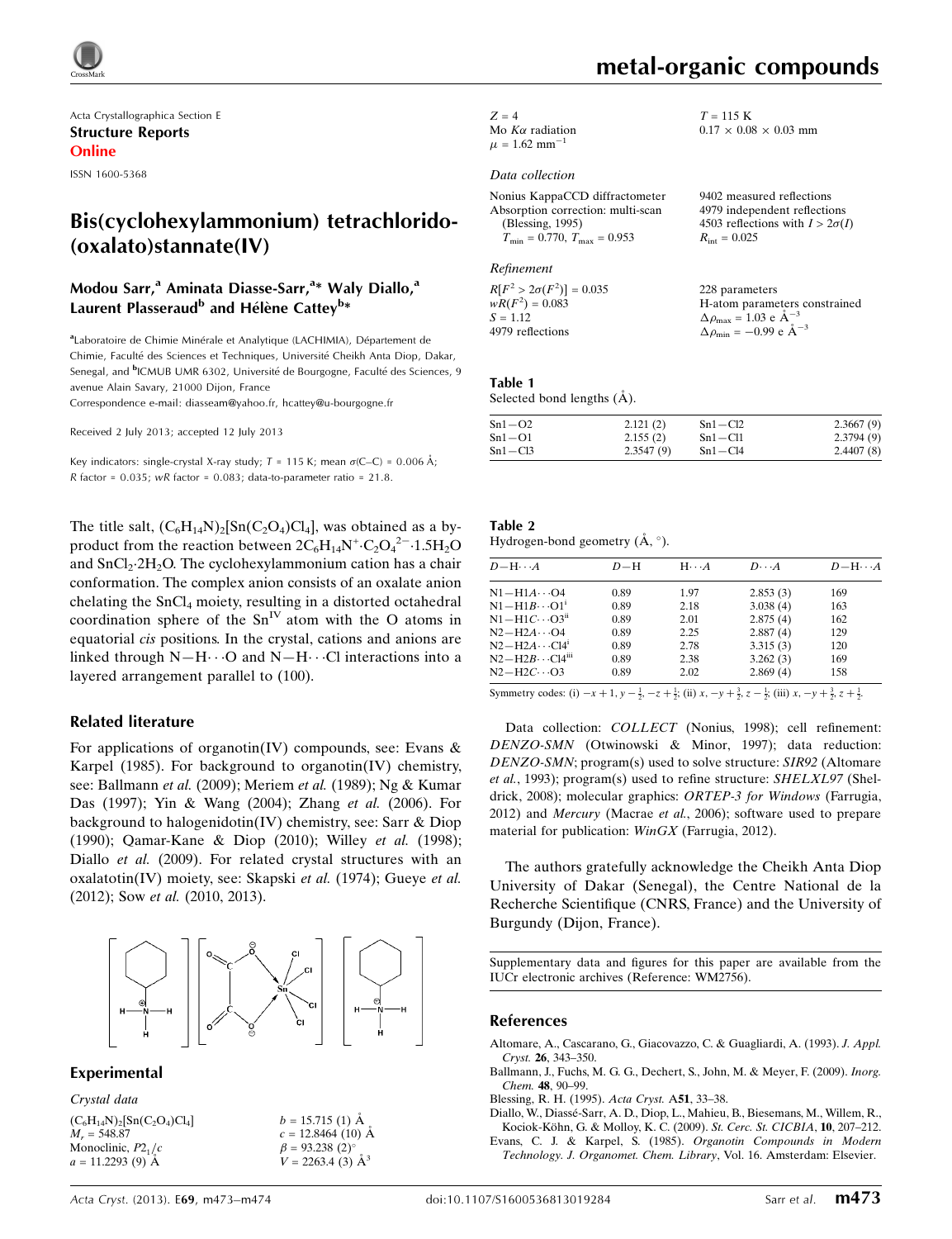# metal-organic compounds

[Farrugia, L. J. \(2012\).](https://scripts.iucr.org/cgi-bin/cr.cgi?rm=pdfbb&cnor=wm2756&bbid=BB6) J. Appl. Cryst. 45, 849–854.

- Gueye, N., Diop, L., Molloy, K. C. & Kociok-Köhn, G. (2012). Acta Cryst. E68, [m854–m855.](https://scripts.iucr.org/cgi-bin/cr.cgi?rm=pdfbb&cnor=wm2756&bbid=BB7)
- [Macrae, C. F., Edgington, P. R., McCabe, P., Pidcock, E., Shields, G. P., Taylor,](https://scripts.iucr.org/cgi-bin/cr.cgi?rm=pdfbb&cnor=wm2756&bbid=BB8) [R., Towler, M. & van de Streek, J. \(2006\).](https://scripts.iucr.org/cgi-bin/cr.cgi?rm=pdfbb&cnor=wm2756&bbid=BB8) J. Appl. Cryst. 39, 453–457.
- [Meriem, A., Gielen, M. & Willem, R. \(1989\).](https://scripts.iucr.org/cgi-bin/cr.cgi?rm=pdfbb&cnor=wm2756&bbid=BB9) J. Organomet. Chem. 365, 91-[101.](https://scripts.iucr.org/cgi-bin/cr.cgi?rm=pdfbb&cnor=wm2756&bbid=BB9)
- [Ng, S. W. & Kumar Das, V. G. \(1997\).](https://scripts.iucr.org/cgi-bin/cr.cgi?rm=pdfbb&cnor=wm2756&bbid=BB10) Acta Cryst. C53, 1034–1036.
- Nonius (1998). COLLECT. [Nonius BV, Delft, The Netherlands.](https://scripts.iucr.org/cgi-bin/cr.cgi?rm=pdfbb&cnor=wm2756&bbid=BB11)
- [Otwinowski, Z. & Minor, W. \(1997\).](https://scripts.iucr.org/cgi-bin/cr.cgi?rm=pdfbb&cnor=wm2756&bbid=BB12) Methods in Enzymology, Vol. 276, Macromolecular Crystallography[, Part A, edited by C. W. Carter Jr & R. M.](https://scripts.iucr.org/cgi-bin/cr.cgi?rm=pdfbb&cnor=wm2756&bbid=BB12) [Sweet, pp. 307–326. New York: Academic Press.](https://scripts.iucr.org/cgi-bin/cr.cgi?rm=pdfbb&cnor=wm2756&bbid=BB12)

[Qamar-Kane, H. & Diop, L. \(2010\).](https://scripts.iucr.org/cgi-bin/cr.cgi?rm=pdfbb&cnor=wm2756&bbid=BB13) St. Cerc. St. CICBIA, 11, 389–392.

- [Sarr, O. & Diop, L. \(1990\).](https://scripts.iucr.org/cgi-bin/cr.cgi?rm=pdfbb&cnor=wm2756&bbid=BB14) Spectrochim. Acta Part A, 46, 1239–1244.
- [Sheldrick, G. M. \(2008\).](https://scripts.iucr.org/cgi-bin/cr.cgi?rm=pdfbb&cnor=wm2756&bbid=BB15) Acta Cryst. A64, 112–122.
- [Skapski, A. C., Guerchais, J.-E. & Calves, J.-Y. \(1974\).](https://scripts.iucr.org/cgi-bin/cr.cgi?rm=pdfbb&cnor=wm2756&bbid=BB16) C. R. Acad. Sci. Ser. C Chim. 278[, 1377–1379.](https://scripts.iucr.org/cgi-bin/cr.cgi?rm=pdfbb&cnor=wm2756&bbid=BB16)
- Sow, Y., Diop, L., Kociok-Kö[hn, G. & Molloy, K. C. \(2010\).](https://scripts.iucr.org/cgi-bin/cr.cgi?rm=pdfbb&cnor=wm2756&bbid=BB17) Main Group Met. Chem. 33[, 205–208.](https://scripts.iucr.org/cgi-bin/cr.cgi?rm=pdfbb&cnor=wm2756&bbid=BB17)
- Sow, Y., Diop, L., Molloy, K. C. & Kociok-Köhn, G. (2013). Acta Cryst. E69, [m106–m107.](https://scripts.iucr.org/cgi-bin/cr.cgi?rm=pdfbb&cnor=wm2756&bbid=BB18)
- [Willey, G. R., Woodman, T. J., Deeth, R. J. & Errington, W. \(1998\).](https://scripts.iucr.org/cgi-bin/cr.cgi?rm=pdfbb&cnor=wm2756&bbid=BB19) Main [Group Met. Chem.](https://scripts.iucr.org/cgi-bin/cr.cgi?rm=pdfbb&cnor=wm2756&bbid=BB19) 21, 583–591.
- [Yin, H.-D. & Wang, C.-H. \(2004\).](https://scripts.iucr.org/cgi-bin/cr.cgi?rm=pdfbb&cnor=wm2756&bbid=BB20) Appl. Organomet. Chem. 18, 411–412.
- [Zhang, W.-L., Ma, J.-F. & Jiang, H. \(2006\).](https://scripts.iucr.org/cgi-bin/cr.cgi?rm=pdfbb&cnor=wm2756&bbid=BB21) Acta Cryst. E62, m460–m461.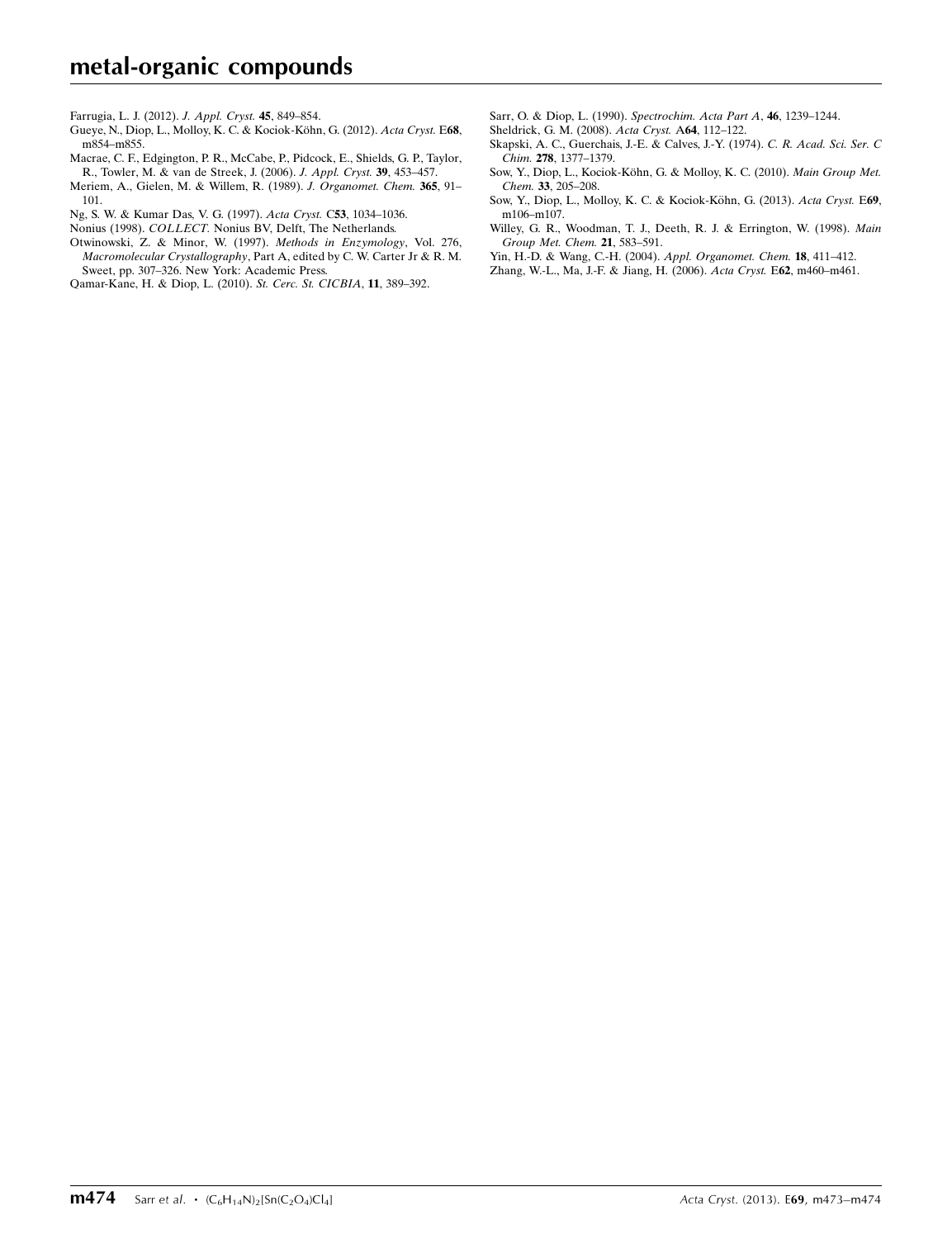# **supporting information**

*Acta Cryst.* (2013). E**69**, m473–m474 [doi:10.1107/S1600536813019284]

## **Bis(cyclohexylammonium) tetrachlorido(oxalato)stannate(IV)**

## **Modou Sarr, Aminata Diasse-Sarr, Waly Diallo, Laurent Plasseraud and Hélène Cattey**

#### **S1. Comment**

Various applications of organotin(IV) compounds exist in many fields, e.g. related to agriculture, medicine, anti-fouling paints and wood preservatives (Evans & Karpel, 1985). Therefore new organotin compounds have been the research subject of many groups (Ballmann *et al.*, 2009; Meriem *et al.*, 1989; Ng & Kumar Das, 1997; Zhang *et al.*, 2006). Our group has previously reported several halogenidotin(IV) derivatives (Diallo *et al.*, 2009; Qamar-Kane & Diop, 2010). In this work, we report the results of the reaction between  $(C_6H_{14}N)_2(C_2O_4)$ .1.5H<sub>2</sub>O with SnCl<sub>2</sub>.2H<sub>2</sub>O leading to the formation of the title compound,  $(C_6H_{14}N)_2[Sn(C_2O_4)Cl_4]$ , (I).

The asymmetric unit of (I) consists of an oxalate anion chelating a  $SnCl<sub>4</sub>$  moiety (Fig. 1). The C—O distances in the oxalate anion  $\lceil C1 - 03 \rceil$  1.227 (4) Å; C2—O4 = 1.217 (4) Å; C1—O1 = 1.286 (4) Å; C2—O2 = 1.290 (4) Å] indicate double and single bonds, respectively. The Sn—O distances [Sn1—O1 = 2.155 (2) Å; Sn1—O2 = 2.121 (2) Å] and the Sn —Cl distances  $\lceil \text{Sn1} - \text{Cl1} \rceil = 2.3794$  (9) Å; Sn1—Cl2 = 2.3667 (9) Å, Sn1—Cl3 = 2.3547 (9) Å and Sn1—Cl4 = 2.4407 (8) Å] (Table 1) are in good agreement with those of previously reported Sn—O and Sn—Cl bonds of related compounds (Willey *et al.*, 1998; Skapski *et al.*, 1974; Sow *et al.*, 2010, 2013). The coordination sphere around the Sn<sup>IV</sup> atom can be described as a slightly distorted octahedron with the O atoms of the oxalate ligand occupying equatorial *cis*positions. The greatest deviation from the ideal octahedral geometry is manifested in the contraction of the Cl2—Sn1— Cl4 angle to  $171.25(3)$ °.

The stannate(IV) anion interacts with the two distinct cyclohexylammonium cations (both with chair conformation) through N—H···O and N—H···Cl hydrogen bonds (Table 2), leading to a two-dimensional network extending parallel to (100) (Fig. 2).

### **S2. Experimental**

Chemicals were purchased from Sigma-Aldrich, and used without further purification. The title compound was obtained by reacting  $(C_6H_{14}N)_2(C_2O_4)$ .1.5H<sub>2</sub>O (0.09 g, 0.286 mmol) with SnCl<sub>2</sub>.2H<sub>2</sub>O (0,20 g, 0.890 mmol) in 25 ml of ethanol (96%). After slow solvent evaporation of the solvent at room temperature, colourless crystals suitable for X-ray diffraction analysis were obtained.

#### **S3. Refinement**

All H atoms, on carbon and nitrogen atoms, were placed at calculated positions using a riding model with C—H =  $0.97 \text{ Å}$ (methylene) or 0.98 Å (methine) and N—H = 0.89 Å with  $U_{\text{iso}}(H) = 1.2U_{\text{eq}}(C)$  and  $U_{\text{iso}}(H) = 1.5U_{\text{eq}}(N)$ .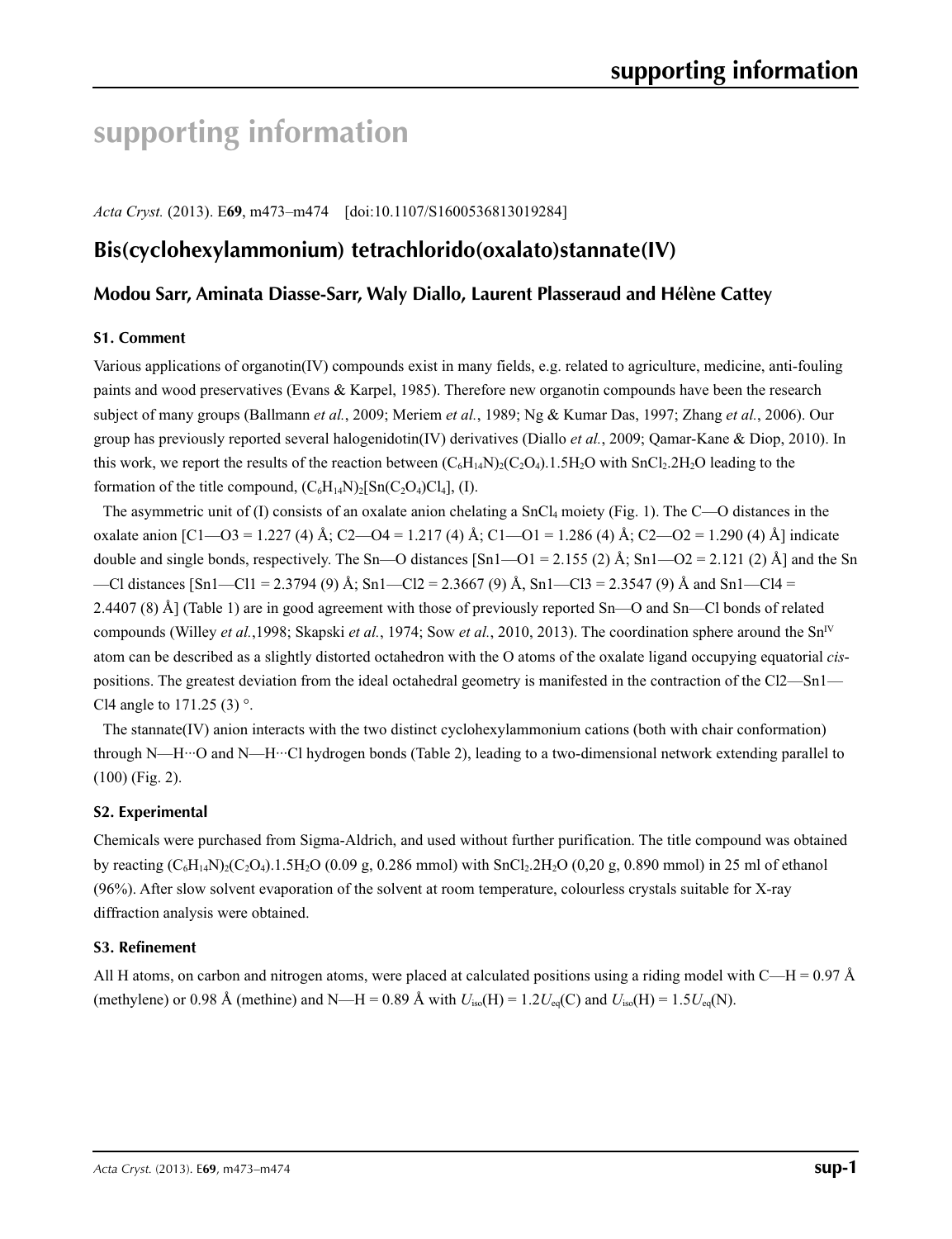

## **Figure 1**

A view of the molecular entities of compound (I) with atom labelling. Displacement ellipsoids are draw at the 30% probability level.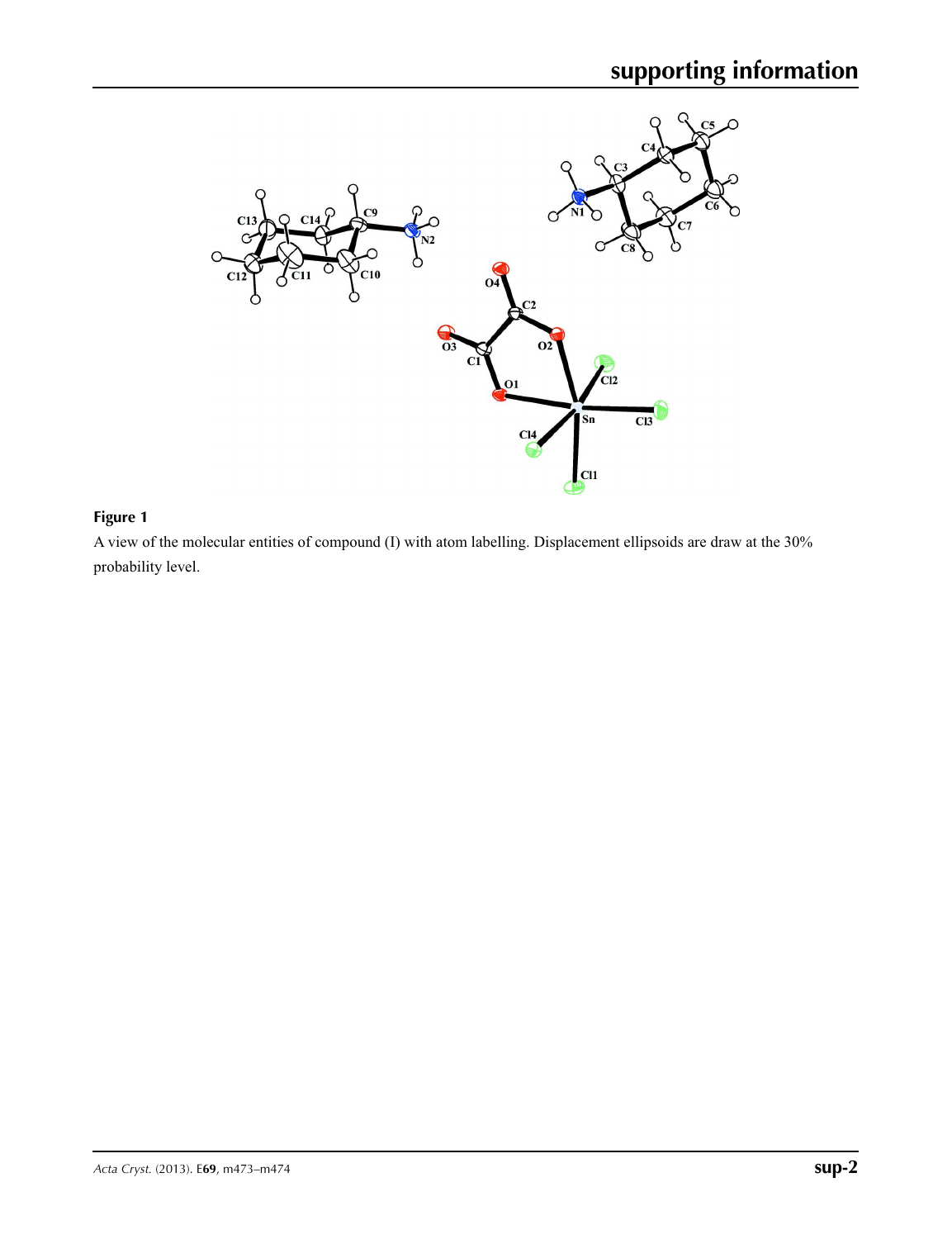

## **Figure 2**

The crystal packing of compound (I) viewed approximately along [100]. Hydrogen atoms are omitted for clarity. Intermolecular hydrogen-bonding interactions of the types N—H···O and O—H···O are shown by dotted lines. Displacement ellipsoids are draw at the 30% probability level. Colour code: Sn dark grey, O red, N blue, Cl green, C grey.

### **Bis(cyclohexylammonium) tetrachlorido(oxalato)stannate(IV)**

| Crystal data                                                                                                                                                                                                                                                                      |                                                                                                                                                                                                                                                                           |
|-----------------------------------------------------------------------------------------------------------------------------------------------------------------------------------------------------------------------------------------------------------------------------------|---------------------------------------------------------------------------------------------------------------------------------------------------------------------------------------------------------------------------------------------------------------------------|
| $(C_6H_{14}N)_2$ [Sn(C <sub>2</sub> O <sub>4</sub> )Cl <sub>4</sub> ]<br>$M_r = 548.87$<br>Monoclinic, $P2_1/c$<br>Hall symbol: -P 2ybc<br>$a = 11.2293(9)$ Å<br>$b = 15.715(1)$ Å<br>$c = 12.8464(10)$ Å<br>$\beta$ = 93.238 (2) <sup>o</sup><br>$V = 2263.4$ (3) Å <sup>3</sup> | $F(000) = 1104$<br>$D_x = 1.611$ Mg m <sup>-3</sup><br>Mo Ka radiation, $\lambda = 0.71073$ Å<br>Cell parameters from 41791 reflections<br>$\theta$ = 1.0–27.5°<br>$\mu = 1.62$ mm <sup>-1</sup><br>$T = 115 K$<br>Prism, colourless<br>$0.17 \times 0.08 \times 0.03$ mm |
| $Z=4$<br>Data collection                                                                                                                                                                                                                                                          |                                                                                                                                                                                                                                                                           |
| Nonius KappaCCD<br>diffractometer<br>Radiation source: fine-focus sealed tube<br>Graphite monochromator<br>$\varphi$ scans $(\kappa = 0)$ + additional $\omega$ scans                                                                                                             | Absorption correction: multi-scan<br>(Blessing, 1995)<br>$T_{\min} = 0.770$ , $T_{\max} = 0.953$<br>9402 measured reflections<br>4979 independent reflections<br>4503 reflections with $I > 2\sigma(I)$                                                                   |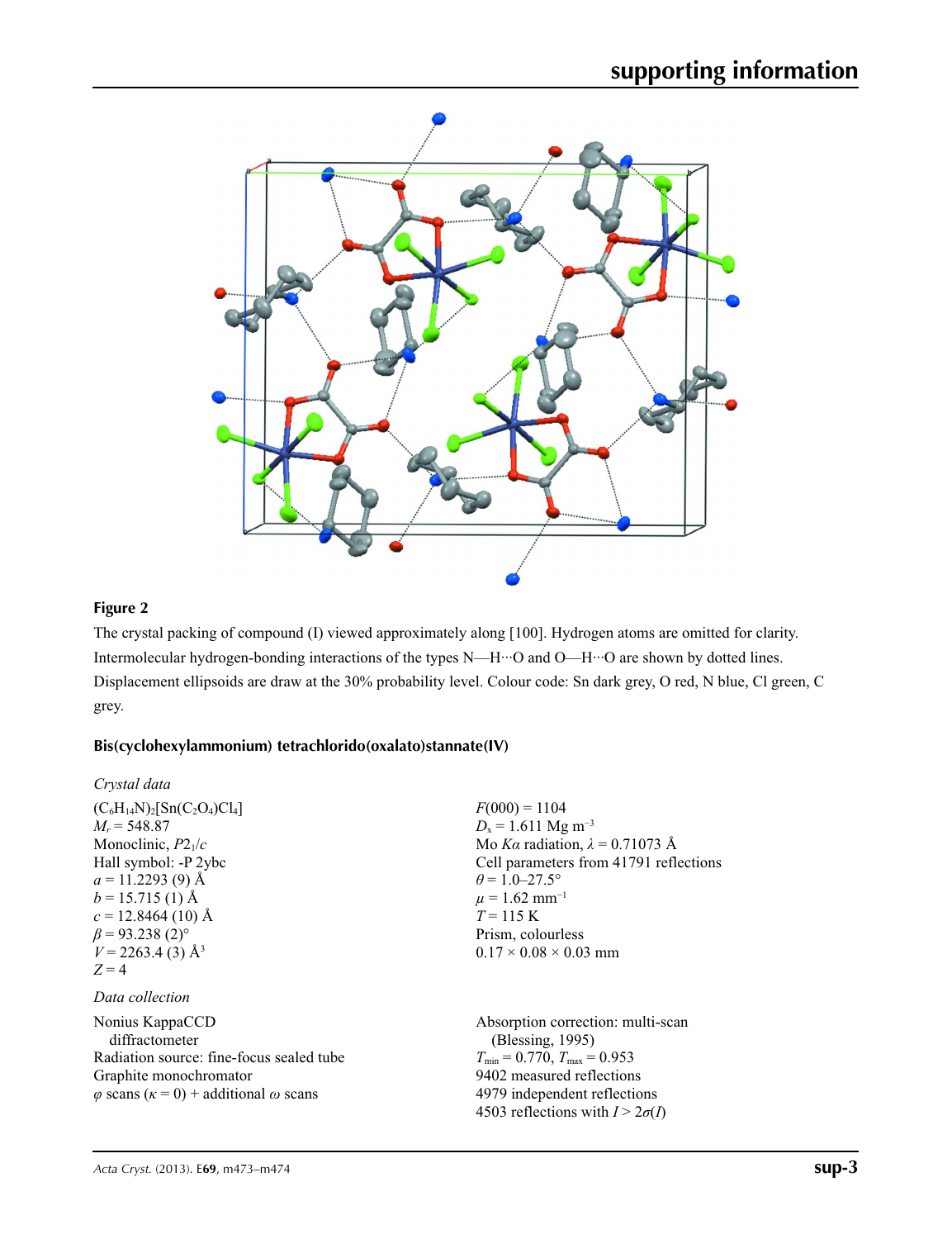| $R_{\text{int}} = 0.025$                                                | $k = -20 \rightarrow 12$ |
|-------------------------------------------------------------------------|--------------------------|
| $\theta_{\text{max}} = 27.5^{\circ}, \theta_{\text{min}} = 2.7^{\circ}$ | $l = -16 \rightarrow 16$ |
| $h = -14 \rightarrow 10$                                                |                          |

| Refinement |
|------------|
|------------|

| Refinement on $F^2$                             | Secondary atom site location: difference Fourier             |
|-------------------------------------------------|--------------------------------------------------------------|
| Least-squares matrix: full                      | map                                                          |
| $R[F^2 > 2\sigma(F^2)] = 0.035$                 | Hydrogen site location: inferred from                        |
| $wR(F^2) = 0.083$                               | neighbouring sites                                           |
| $S = 1.12$                                      | H-atom parameters constrained                                |
| 4979 reflections                                | $w = 1/[\sigma^2(F_0^2) + (0.0196P)^2 + 5.6981P]$            |
| 228 parameters                                  | where $P = (F_o^2 + 2F_c^2)/3$                               |
| 0 restraints                                    | $(\Delta/\sigma)_{\text{max}} = 0.001$                       |
| Primary atom site location: structure-invariant | $\Delta \rho_{\text{max}} = 1.03 \text{ e } \text{\AA}^{-3}$ |
| direct methods                                  | $\Delta\rho_{\rm min} = -0.99$ e Å <sup>-3</sup>             |
|                                                 |                                                              |

#### *Special details*

**Geometry**. All e.s.d.'s (except the e.s.d. in the dihedral angle between two l.s. planes) are estimated using the full covariance matrix. The cell e.s.d.'s are taken into account individually in the estimation of e.s.d.'s in distances, angles and torsion angles; correlations between e.s.d.'s in cell parameters are only used when they are defined by crystal symmetry. An approximate (isotropic) treatment of cell e.s.d.'s is used for estimating e.s.d.'s involving l.s. planes.

**Refinement**. Refinement of  $F^2$  against ALL reflections. The weighted R-factor wR and goodness of fit *S* are based on  $F^2$ , conventional *R*-factors *R* are based on *F*, with *F* set to zero for negative  $F^2$ . The threshold expression of  $F^2 > \sigma(F^2)$  is used only for calculating *R*-factors(gt) *etc*. and is not relevant to the choice of reflections for refinement. *R*-factors based on *F*<sup>2</sup> are statistically about twice as large as those based on *F*, and *R*- factors based on ALL data will be even larger.

|                  | $\boldsymbol{\chi}$ | $\mathcal{Y}$ | $\boldsymbol{Z}$ | $U_{\rm iso}*/U_{\rm eq}$ |
|------------------|---------------------|---------------|------------------|---------------------------|
| Sn1              | 0.67656(2)          | 0.922515(13)  | 0.212827(17)     | 0.02314(7)                |
| C1               | 0.5332(3)           | 0.8427(2)     | 0.3693(2)        | 0.0240(6)                 |
| C <sub>2</sub>   | 0.5332(3)           | 0.77851(19)   | 0.2768(2)        | 0.0222(6)                 |
| O <sub>1</sub>   | 0.5778(2)           | 0.91628(13)   | 0.35167(16)      | 0.0231(5)                 |
| O <sub>2</sub>   | 0.5826(2)           | 0.80588(14)   | 0.19492(17)      | 0.0248(5)                 |
| O <sub>3</sub>   | 0.4905(2)           | 0.82201(15)   | 0.45140(17)      | 0.0326(6)                 |
| O <sub>4</sub>   | 0.4875(2)           | 0.70888(14)   | 0.28564(17)      | 0.0282(5)                 |
| C11              | 0.74421(8)          | 1.05949(5)    | 0.26855(7)       | 0.0349(2)                 |
| Cl2              | 0.83254(8)          | 0.84828(6)    | 0.30516(8)       | 0.0403(2)                 |
| C13              | 0.75536(10)         | 0.91018(6)    | 0.04748(8)       | 0.0428(2)                 |
| C14              | 0.49591(7)          | 0.98965(5)    | 0.13685(6)       | 0.02334(16)               |
| N1               | 0.5547(2)           | 0.58436(17)   | 0.1384(2)        | 0.0254(6)                 |
| H1A              | 0.5344              | 0.6179        | 0.1904           | $0.038*$                  |
| H1B              | 0.5045              | 0.5406        | 0.1325           | $0.038*$                  |
| H1C              | 0.5515              | 0.6138        | 0.0792           | $0.038*$                  |
| C <sub>3</sub>   | 0.6796(3)           | 0.5518(2)     | 0.1610(3)        | 0.0317(7)                 |
| H <sub>3</sub>   | 0.6778              | 0.5129        | 0.2204           | $0.038*$                  |
| C4               | 0.7205(3)           | 0.5014(2)     | 0.0690(3)        | 0.0305(7)                 |
| H4A              | 0.7208              | 0.5379        | 0.0081           | $0.037*$                  |
| H4B              | 0.6654              | 0.4550        | 0.0536           | $0.037*$                  |
| C <sub>5</sub>   | 0.8453(4)           | 0.4659(3)     | 0.0929(3)        | 0.0397(9)                 |
| H <sub>5</sub> A | 0.8435              | 0.4252        | 0.1496           | $0.048*$                  |

*Fractional atomic coordinates and isotropic or equivalent isotropic displacement parameters (Å<sup>2</sup>)*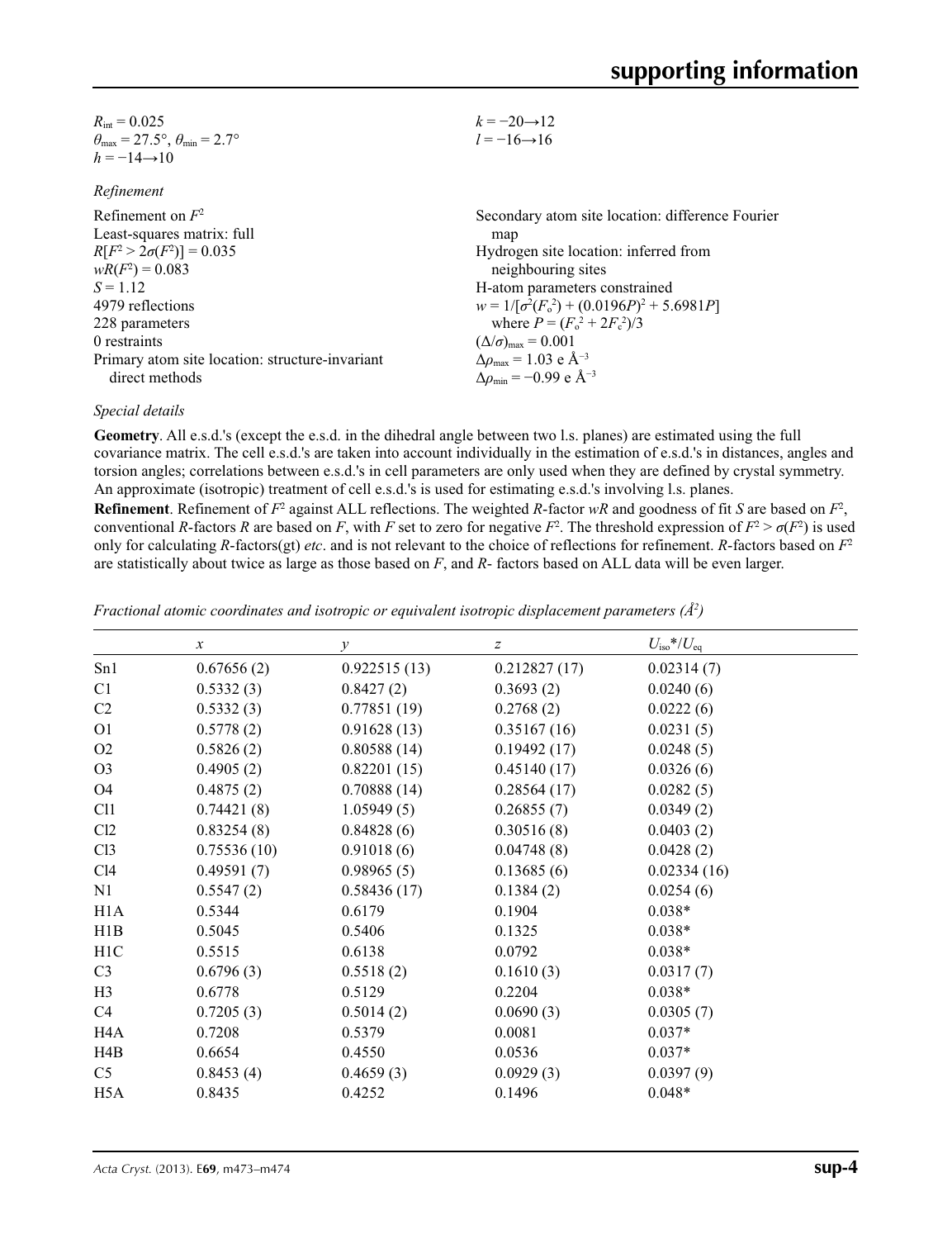| H5B               | 0.8720    | 0.4365      | 0.0321    | $0.048*$   |
|-------------------|-----------|-------------|-----------|------------|
| C6                | 0.9310(4) | 0.5365(3)   | 0.1229(4) | 0.0478(11) |
| H <sub>6</sub> A  | 0.9388    | 0.5738      | 0.0636    | $0.057*$   |
| H6B               | 1.0088    | 0.5124      | 0.1415    | $0.057*$   |
| C7                | 0.8886(4) | 0.5888(3)   | 0.2157(3) | 0.0439(10) |
| H7A               | 0.8893    | 0.5532      | 0.2774    | $0.053*$   |
| H7B               | 0.9428    | 0.6360      | 0.2299    | $0.053*$   |
| $\rm C8$          | 0.7630(3) | 0.6227(3)   | 0.1914(3) | 0.0418(9)  |
| H <sub>8</sub> A  | 0.7352    | 0.6516      | 0.2522    | $0.050*$   |
| H8B               | 0.7641    | 0.6637      | 0.1349    | $0.050*$   |
| N2                | 0.3881(3) | 0.65674(19) | 0.4780(2) | 0.0357(7)  |
| H2A               | 0.3940    | 0.6415      | 0.4118    | $0.054*$   |
| H2B               | 0.4276    | 0.6197      | 0.5194    | $0.054*$   |
| H2C               | 0.4191    | 0.7084      | 0.4880    | $0.054*$   |
| C9                | 0.2600(3) | 0.6577(2)   | 0.5030(3) | 0.0305(7)  |
| H9                | 0.2261    | 0.6012      | 0.4884    | $0.037*$   |
| C10               | 0.1935(4) | 0.7220(3)   | 0.4339(3) | 0.0507(12) |
| H10A              | 0.2013    | 0.7073      | 0.3613    | $0.061*$   |
| H10B              | 0.2274    | 0.7781      | 0.4459    | $0.061*$   |
| C11               | 0.0621(5) | 0.7226(4)   | 0.4580(4) | 0.0613(14) |
| H11A              | 0.0208    | 0.7657      | 0.4157    | $0.074*$   |
| H11B              | 0.0271    | 0.6679      | 0.4395    | $0.074*$   |
| C12               | 0.0451(4) | 0.7404(3)   | 0.5710(4) | 0.0463(10) |
| H12A              | $-0.0388$ | 0.7354      | 0.5841    | $0.056*$   |
| H12B              | 0.0699    | 0.7983      | 0.5871    | $0.056*$   |
| C13               | 0.1164(4) | 0.6793(3)   | 0.6413(4) | 0.0460(10) |
| H <sub>13</sub> A | 0.0836    | 0.6225      | 0.6326    | $0.055*$   |
| H13B              | 0.1095    | 0.6960      | 0.7134    | $0.055*$   |
| C14               | 0.2475(3) | 0.6780(3)   | 0.6171(3) | 0.0357(8)  |
| H14A              | 0.2831    | 0.7330      | 0.6333    | $0.043*$   |
| H14B              | 0.2892    | 0.6355      | 0.6599    | $0.043*$   |
|                   |           |             |           |            |

*Atomic displacement parameters (Å2 )*

|                 | $U^{11}$    | $L^{22}$    | $U^{33}$    | $U^{12}$      | $U^{13}$     | $U^{23}$      |
|-----------------|-------------|-------------|-------------|---------------|--------------|---------------|
| Sn1             | 0.02712(12) | 0.02014(12) | 0.02230(12) | 0.00106(8)    | 0.00262(8)   | 0.00254(8)    |
| C <sub>1</sub>  | 0.0337(17)  | 0.0208(15)  | 0.0172(14)  | 0.0033(13)    | 0.0001(12)   | 0.0019(11)    |
| C2              | 0.0309(17)  | 0.0183(14)  | 0.0176(14)  | 0.0010(12)    | 0.0023(12)   | $-0.0001(11)$ |
| 01              | 0.0344(12)  | 0.0175(10)  | 0.0173(10)  | 0.0006(9)     | 0.0015(9)    | $-0.0013(8)$  |
| O <sub>2</sub>  | 0.0372(13)  | 0.0199(11)  | 0.0180(10)  | $-0.0011(9)$  | 0.0073(9)    | $-0.0024(8)$  |
| O <sub>3</sub>  | 0.0566(17)  | 0.0251(12)  | 0.0170(11)  | $-0.0004(11)$ | 0.0104(11)   | $-0.0013(9)$  |
| O4              | 0.0425(14)  | 0.0202(11)  | 0.0227(11)  | $-0.0028(10)$ | 0.0078(10)   | $-0.0031(9)$  |
| Cl1             | 0.0358(5)   | 0.0249(4)   | 0.0430(5)   | $-0.0060(3)$  | $-0.0077(4)$ | 0.0024(3)     |
| Cl <sub>2</sub> | 0.0355(5)   | 0.0359(5)   | 0.0487(5)   | 0.0104(4)     | $-0.0055(4)$ | 0.0070(4)     |
| Cl <sub>3</sub> | 0.0523(6)   | 0.0416(5)   | 0.0369(5)   | 0.0105(4)     | 0.0239(4)    | 0.0083(4)     |
| Cl4             | 0.0294(4)   | 0.0237(4)   | 0.0168(3)   | 0.0014(3)     | 0.0000(3)    | 0.0001(3)     |
| N1              | 0.0298(15)  | 0.0261(14)  | 0.0206(13)  | 0.0021(11)    | 0.0031(11)   | $-0.0023(10)$ |
| C <sub>3</sub>  | 0.0303(18)  | 0.0380(19)  | 0.0271(17)  | 0.0054(15)    | 0.0022(14)   | $-0.0047(14)$ |
|                 |             |             |             |               |              |               |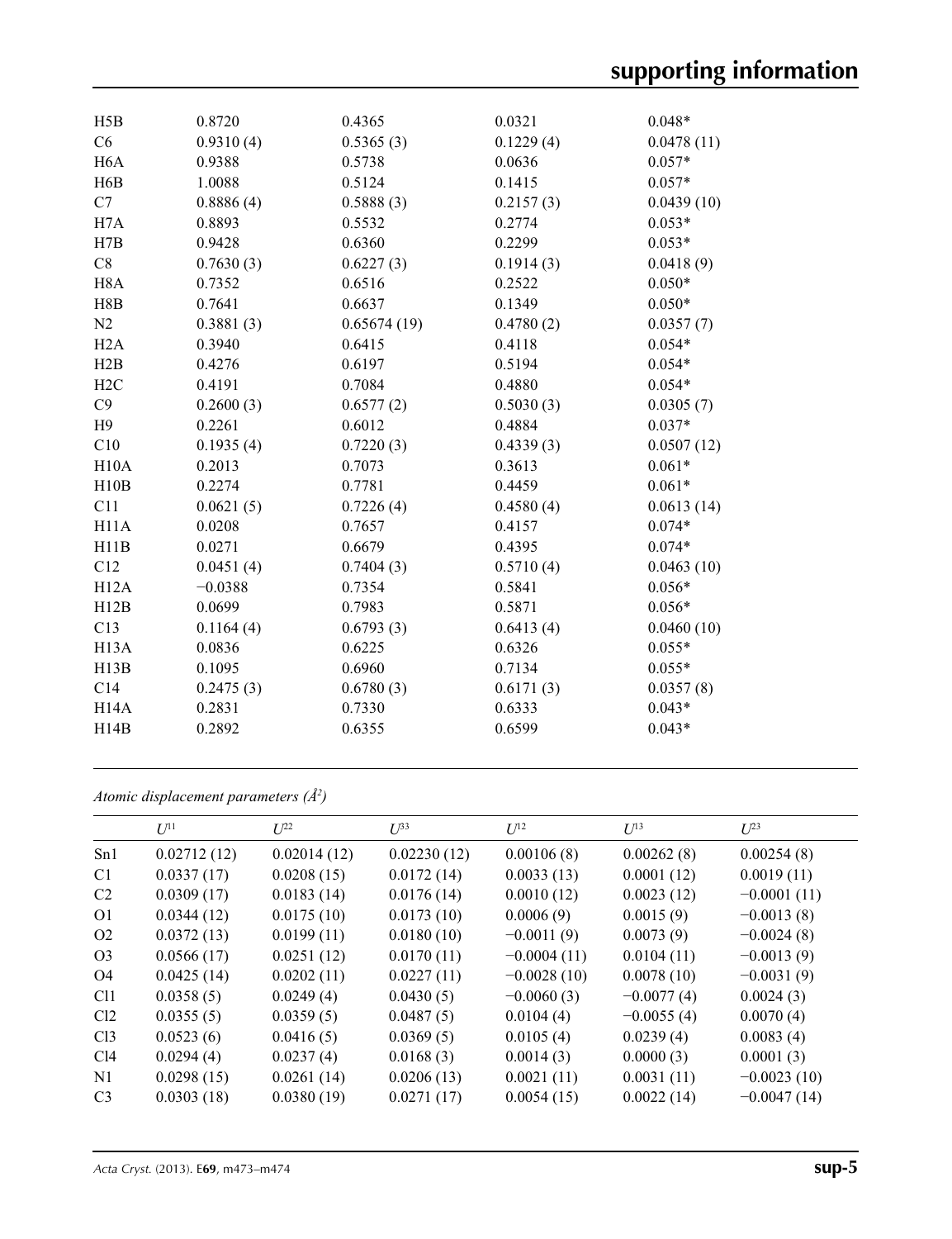# **supporting information**

| C <sub>4</sub>  | 0.0336(18) | 0.0315(18) | 0.0265(17) | 0.0019(14)    | 0.0022(14)    | $-0.0053(14)$ |
|-----------------|------------|------------|------------|---------------|---------------|---------------|
| C <sub>5</sub>  | 0.037(2)   | 0.039(2)   | 0.043(2)   | 0.0051(17)    | 0.0044(17)    | $-0.0049(17)$ |
| C <sub>6</sub>  | 0.034(2)   | 0.046(2)   | 0.063(3)   | 0.0009(18)    | 0.004(2)      | $-0.015(2)$   |
| C <sub>7</sub>  | 0.034(2)   | 0.049(2)   | 0.047(2)   | $-0.0044(18)$ | $-0.0078(18)$ | $-0.0111(19)$ |
| C8              | 0.038(2)   | 0.038(2)   | 0.049(2)   | $-0.0018(17)$ | 0.0006(18)    | $-0.0200(18)$ |
| N <sub>2</sub>  | 0.054(2)   | 0.0232(14) | 0.0315(15) | 0.0092(13)    | 0.0196(14)    | 0.0088(12)    |
| C9              | 0.042(2)   | 0.0235(16) | 0.0261(16) | 0.0048(14)    | 0.0021(15)    | 0.0010(13)    |
| C10             | 0.071(3)   | 0.057(3)   | 0.0249(18) | 0.030(2)      | 0.0033(19)    | 0.0093(18)    |
| C <sub>11</sub> | 0.059(3)   | 0.072(3)   | 0.051(3)   | 0.024(3)      | $-0.022(2)$   | 0.000(2)      |
| C12             | 0.038(2)   | 0.044(2)   | 0.058(3)   | 0.0096(18)    | 0.0054(19)    | 0.005(2)      |
| C13             | 0.042(2)   | 0.049(2)   | 0.048(2)   | 0.0089(19)    | 0.0129(19)    | 0.012(2)      |
| C14             | 0.039(2)   | 0.045(2)   | 0.0228(17) | 0.0058(17)    | 0.0025(15)    | 0.0030(15)    |
|                 |            |            |            |               |               |               |

*Geometric parameters (Å, º)*

| $Sn1 - O2$       | 2.121(2)  | $C7-C8$          | 1.524(6) |
|------------------|-----------|------------------|----------|
| $Sn1 - O1$       | 2.155(2)  | $C7 - H7A$       | 0.9700   |
| $Sn1-C13$        | 2.3547(9) | $C7 - H7B$       | 0.9700   |
| $Sn1 - Cl2$      | 2.3667(9) | $C8 - H8A$       | 0.9700   |
| $Sn1 - Cl1$      | 2.3794(9) | $C8 - H8B$       | 0.9700   |
| $Sn1-C14$        | 2.4407(8) | $N2-C9$          | 1.491(5) |
| $C1 - 03$        | 1.227(4)  | $N2-H2A$         | 0.8900   |
| $C1 - 01$        | 1.286(4)  | $N2 - H2B$       | 0.8900   |
| $C1 - C2$        | 1.559(4)  | $N2 - H2C$       | 0.8900   |
| $C2 - O4$        | 1.217(4)  | $C9 - C10$       | 1.514(5) |
| $C2 - 02$        | 1.290(4)  | $C9 - C14$       | 1.514(5) |
| $N1 - C3$        | 1.505(4)  | $C9 - H9$        | 0.9800   |
| $N1 - H1A$       | 0.8900    | $C10-C11$        | 1.524(7) |
| $N1 - H1B$       | 0.8900    | $C10 - H10A$     | 0.9700   |
| $N1 - H1C$       | 0.8900    | $C10 - H10B$     | 0.9700   |
| $C3-C8$          | 1.493(5)  | $C11 - C12$      | 1.501(7) |
| $C3-C4$          | 1.515(5)  | $C11 - H11A$     | 0.9700   |
| $C3-H3$          | 0.9800    | $C11 - H11B$     | 0.9700   |
| $C4 - C5$        | 1.524(5)  | $C12 - C13$      | 1.515(6) |
| $C4 - H4A$       | 0.9700    | $C12 - H12A$     | 0.9700   |
| $C4 - H4B$       | 0.9700    | $C12 - H12B$     | 0.9700   |
| $C5-C6$          | 1.504(6)  | $C13-C14$        | 1.521(5) |
| $C5 - H5A$       | 0.9700    | $C13 - H13A$     | 0.9700   |
| $C5 - H5B$       | 0.9700    | $C13 - H13B$     | 0.9700   |
| $C6 - C7$        | 1.544(6)  | $C14 - H14A$     | 0.9700   |
| $C6 - H6A$       | 0.9700    | $C14 - H14B$     | 0.9700   |
| $C6 - H6B$       | 0.9700    |                  |          |
| $O2 - Sn1 - O1$  | 76.97(8)  | $C8-C7-H7A$      | 109.6    |
| $O2 - Sn1 - Cl3$ | 92.35(6)  | $C6-C7-H7A$      | 109.6    |
| $O1 - Sn1 - Cl3$ | 168.53(7) | $C8-C7-H7B$      | 109.6    |
| $O2 - Sn1 - Cl2$ | 88.73 (7) | $C6-C7-H7B$      | 109.6    |
| $O1 - Sn1 - Cl2$ | 87.92 (6) | $H7A - C7 - H7B$ | 108.1    |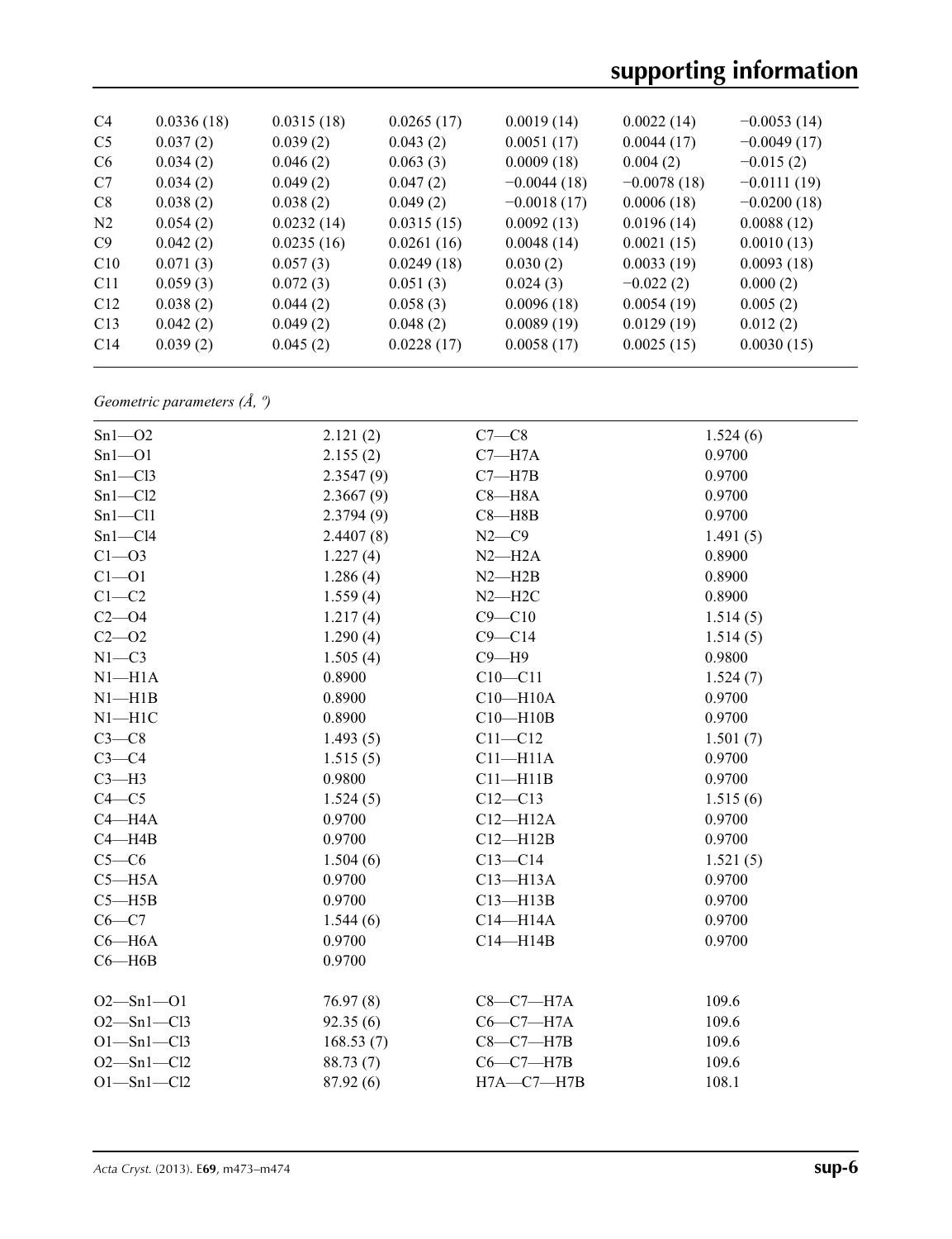| $Cl3 - Sn1 - Cl2$ | 96.10(4)   | $C3 - C8 - C7$      | 110.6(3) |
|-------------------|------------|---------------------|----------|
| $O2 - Sn1 - Cl1$  | 164.34(6)  | $C3-C8-H8A$         | 109.5    |
| $O1 - Sn1 - Cl1$  | 87.86 (6)  | $C7-C8-H8A$         | 109.5    |
| $Cl3 - Sn1 - Cl1$ | 102.47(4)  | $C3-C8-H8B$         | 109.5    |
| $Cl2-Sn1-Cl1$     | 94.62(3)   | $C7-C8-H8B$         | 109.5    |
| $O2 - Sn1 - Cl4$  | 86.17(7)   | H8A-C8-H8B          | 108.1    |
| $O1 - Sn1 - Cl4$  | 84.01 (6)  | $C9 - N2 - H2A$     | 109.5    |
| $Cl3 - Sn1 - Cl4$ | 91.21(3)   | $C9 - N2 - H2B$     | 109.5    |
| $Cl2 - Sn1 - Cl4$ | 171.25(3)  | $H2A-M2-H2B$        | 109.5    |
| $Cl1 - Sn1 - Cl4$ | 88.47(3)   | $C9 - N2 - H2C$     | 109.5    |
| $O3 - Cl - O1$    | 124.4(3)   | $H2A - N2 - H2C$    | 109.5    |
| $O3 - C1 - C2$    | 120.1(3)   | $H2B-M2-H2C$        | 109.5    |
| $O1 - C1 - C2$    | 115.5(3)   | $N2 - C9 - C10$     | 109.3(3) |
| $O4 - C2 - O2$    | 125.4(3)   | $N2 - C9 - C14$     | 110.7(3) |
| $O4 - C2 - C1$    | 119.5(3)   | $C10-C9-C14$        | 110.9(3) |
| $O2 - C2 - C1$    | 115.1(3)   | $N2 - C9 - H9$      | 108.6    |
| $Cl - O1 - Sn1$   | 114.25(19) | $C10-C9-H9$         | 108.6    |
| $C2 - O2 - Sn1$   | 115.71(19) | $C14-C9-H9$         | 108.6    |
| $C3-M1-H1A$       | 109.5      | $C9 - C10 - C11$    | 109.7(4) |
| $C3-M1-H1B$       | 109.5      | $C9 - C10 - H10A$   | 109.7    |
| $H1A - N1 - H1B$  | 109.5      | $C11 - C10 - H10A$  | 109.7    |
| $C3-M1-H1C$       | 109.5      | C9-C10-H10B         | 109.7    |
| $H1A-M1-H1C$      | 109.5      | $C11 - C10 - H10B$  | 109.7    |
| $H1B-M1-H1C$      | 109.5      | $H10A - C10 - H10B$ | 108.2    |
| $C8 - C3 - N1$    | 111.1(3)   | $C12 - C11 - C10$   | 112.0(4) |
| $C8 - C3 - C4$    | 112.4(3)   | $C12-C11-H11A$      | 109.2    |
| $N1-C3-C4$        | 110.4(3)   | $C10-C11-H11A$      | 109.2    |
| $C8-C3-H3$        | 107.6      | $C12 - C11 - H11B$  | 109.2    |
| $N1-C3-H3$        | 107.6      | $C10-C11-H11B$      | 109.2    |
| $C4-C3-H3$        | 107.6      | $H11A - C11 - H11B$ | 107.9    |
| $C3-C4-C5$        | 110.5(3)   | $C11 - C12 - C13$   | 111.5(4) |
| $C3-C4-H4A$       | 109.6      | $C11 - C12 - H12A$  | 109.3    |
| $C5-C4-H4A$       | 109.6      | $C13 - C12 - H12A$  | 109.3    |
| $C3-C4-H4B$       | 109.6      | $C11-C12-H12B$      | 109.3    |
| $C5-C4-HAB$       | 109.6      | $C13-C12-H12B$      | 109.3    |
| HA—C4—H4B         | 108.1      | $H12A - C12 - H12B$ | 108.0    |
| $C6-C5-C4$        | 110.4(3)   | $C12-C13-C14$       | 111.8(3) |
| $C6-C5-H5A$       | 109.6      | $C12 - C13 - H13A$  | 109.3    |
| $C4-C5-H5A$       | 109.6      | $C14 - C13 - H13A$  | 109.3    |
| $C6-C5-H5B$       | 109.6      | $C12 - C13 - H13B$  | 109.3    |
| $C4-C5-H5B$       | 109.6      | $C14-C13-H13B$      | 109.3    |
| $H5A - C5 - H5B$  | 108.1      | $H13A - C13 - H13B$ | 107.9    |
| $C5-C6-C7$        | 111.7(4)   | $C9 - C14 - C13$    | 110.2(3) |
| $C5-C6-H6A$       | 109.3      | C9-C14-H14A         | 109.6    |
| $C7-C6-H6A$       | 109.3      | $C13-C14-H14A$      | 109.6    |
| $C5-C6-H6B$       | 109.3      | $C9-C14-H14B$       | 109.6    |
| $C7-C6$ -H6B      | 109.3      | $C13-C14-H14B$      | 109.6    |
| $H6A-C6-H6B$      | 107.9      | H14A-C14-H14B       | 108.1    |